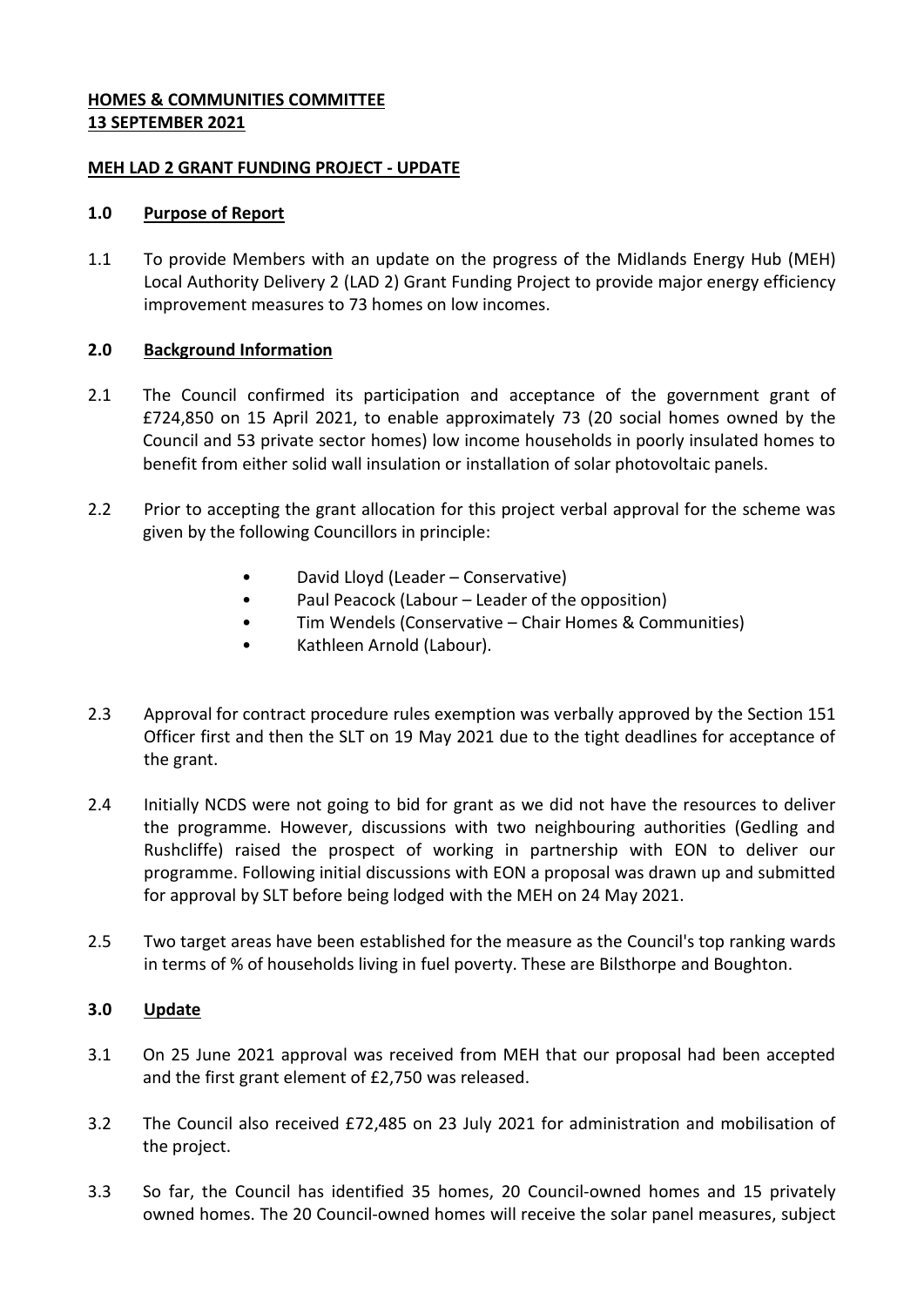to receiving the tenant's agreement. A letter is being sent to these tenants as the first communication, explaining the scheme and encouraging participation. In addition the first flyer has gone out to owner-occupiers and we have already received interest from 7 residents. An income assessment will then be made to ensure applicants' incomes are below the threshold of £30,000 per household required under the grant funding.

3.4 On 20 August 2021, we received confirmation from MEH that the Department for Business, Energy & Industrial Strategy have extended the deadline for completion of works from 31 December 2021 to 31 March 2022. This is most welcome given the initial delay in realising funds for administration and mobilisation.

# **4.0 Equalities Implications**

4.1 There are no direct equalities implications arising from this report. Any proposed changes to operations and any consequential impact upon tenants and staff will need to be considered in terms of any possible negative impacts upon people with protected characteristics, but none are envisaged at present.

## **5.0 Digital Implications**

5.1 None

## **6.0 Financial Implications (FIN21-22/1879)**

- 6.1 The urgency item approved in April 2021 included approvals to changes to the budget as follows:
	- £84,148.28 of the grant be initially added to the HRA Capital Investment Programme to support the current budget of £150,000 making £234,148.28 available for the works to the 20 Council Dwellings.
	- A general fund Capital budget be set up for £578,175.57 for the works to the privately owned properties via EON (which would be passed to EON under the contractual arrangement for this scheme).
	- The remaining part of the £724,850 grant (of £62,526.15) as it stands £5,073.99 is unlikely to be required, and £57,452.16 be set up in revenue for managing and administering the programme.
- 6.2 The £41,930.85 Council contribution as per the summary, was already available for Energy Efficiency within the Council House Investment Programme and was intended for use on PV units. The grant available to the HRA of £84,148.28 will mean that the Housing Asset Management Team will be able to carry out more PV unit installations in 2021/22 and the budget will be increased by the grant amount. All other costs are 100% funded by Grant.

#### **7.0 Community Plan – Alignment to Objectives**

7.1 This report supports two objectives in our Community Plan - Create more and better quality homes through our role as landlord, developer and planning authority and improve the health and wellbeing of local residents.